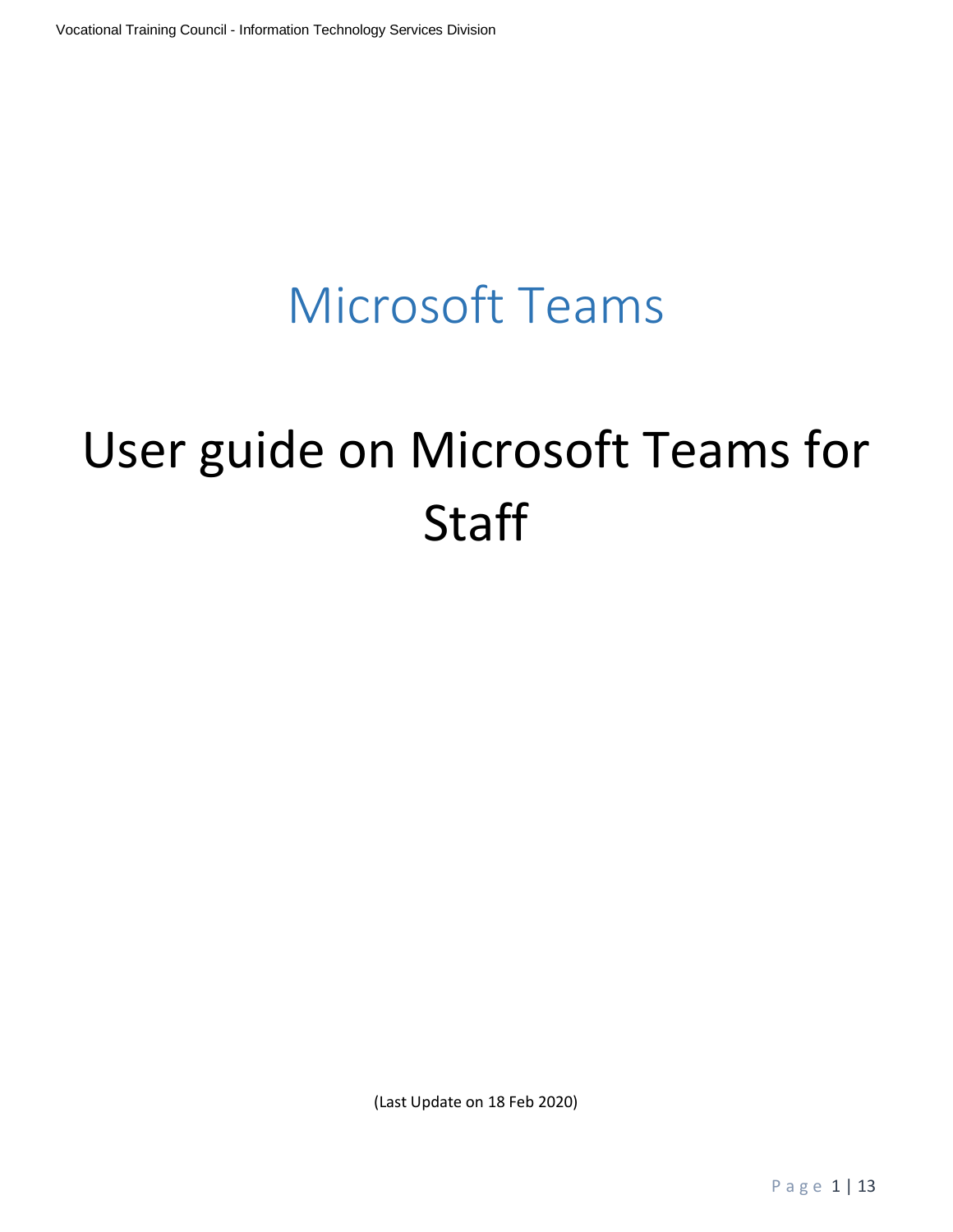## Contents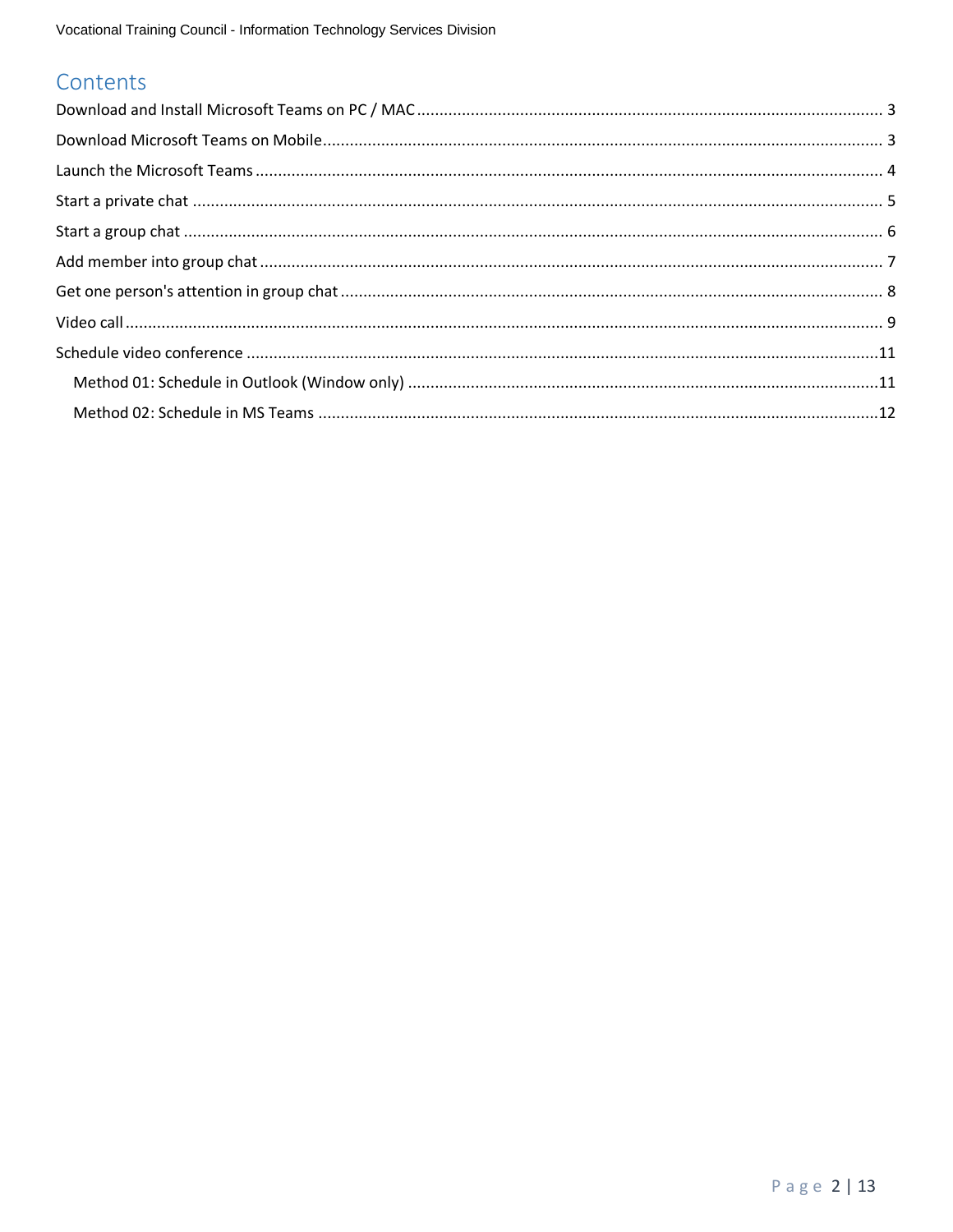## <span id="page-2-0"></span>Download and Install Microsoft Teams on PC / MAC

- 1. You can download the Microsoft Teams PC/MAC software from <https://teams.microsoft.com/downloads>
- 2. After that, please install the MS Teams.

#### <span id="page-2-1"></span>Download Microsoft Teams on Mobile

Mobile App function is similar to the desktop client.

- 1. You can download the Mobile App from Android
	- Download Microsoft Teams via Google Play Store.

Or

• Visit the link : https://aka.ms/androidteams



#### IOS

• Download Microsoft Teams via IOS App Store.

Or

• Visit the link : https://aka.ms/iosteams

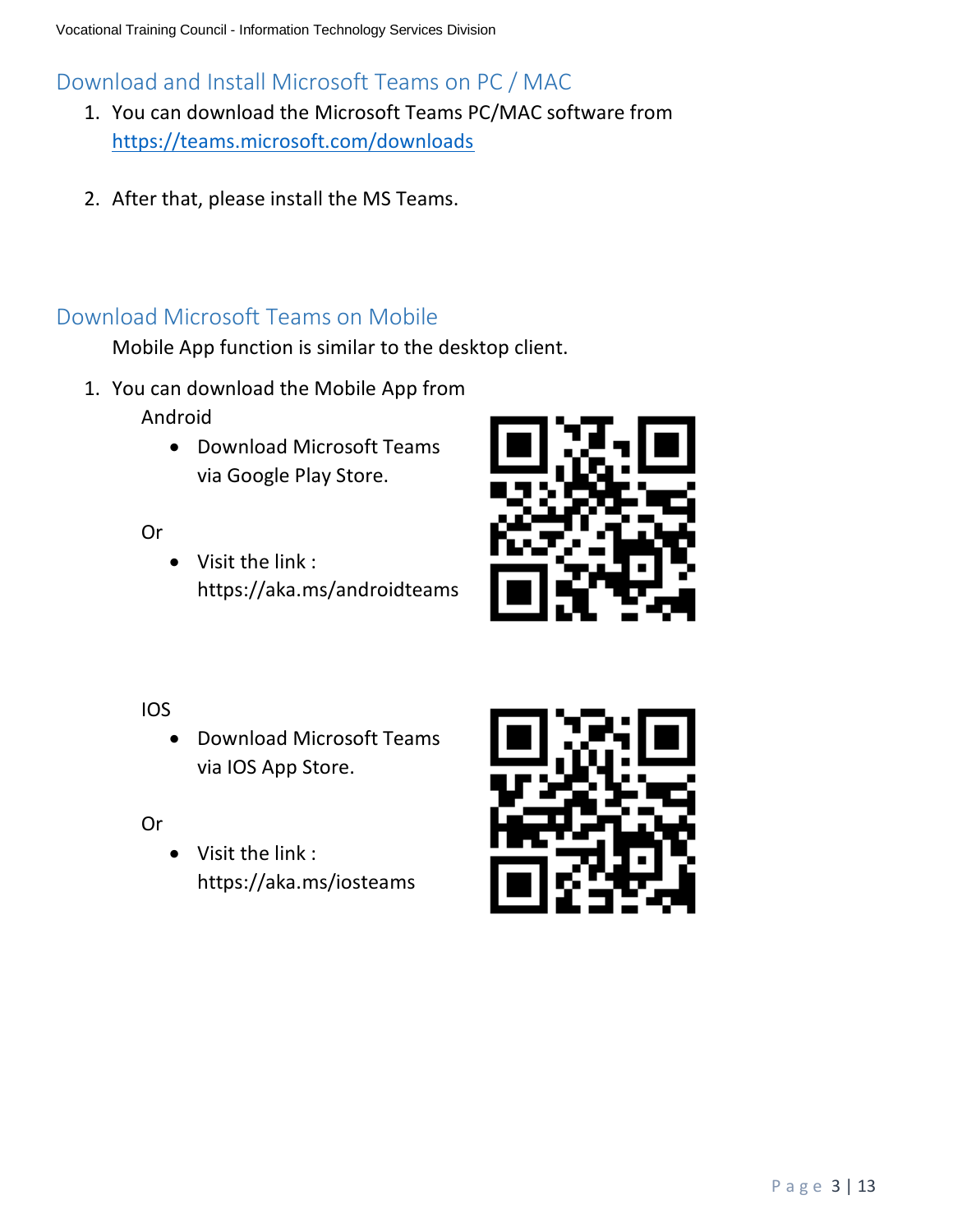## <span id="page-3-0"></span>Launch the Microsoft Teams

#### **\*\*The user interface may change after the software has been updated.**

- 1. Double click the icon of **Microsoft Teams** on the desktop
- 2. Click **Continue**

| Microsoft<br>De anno<br>-                                                                                         | $\times$ |
|-------------------------------------------------------------------------------------------------------------------|----------|
| <b>Welcome to Microsoft Teams!</b><br>Chat and collaborate with your coworkers in one app. Learn more<br>Continue |          |
|                                                                                                                   |          |
|                                                                                                                   |          |

3. Enter **your email address** and click **Next**

| Microsoft |                                               | $\times$ |
|-----------|-----------------------------------------------|----------|
|           |                                               |          |
|           | Enter your work, school, or Microsoft account |          |
|           | itsd-helpdesk@vtc.edu.hk                      |          |
|           | <b>Next</b>                                   |          |
|           | Learn more                                    |          |
|           |                                               |          |
|           |                                               |          |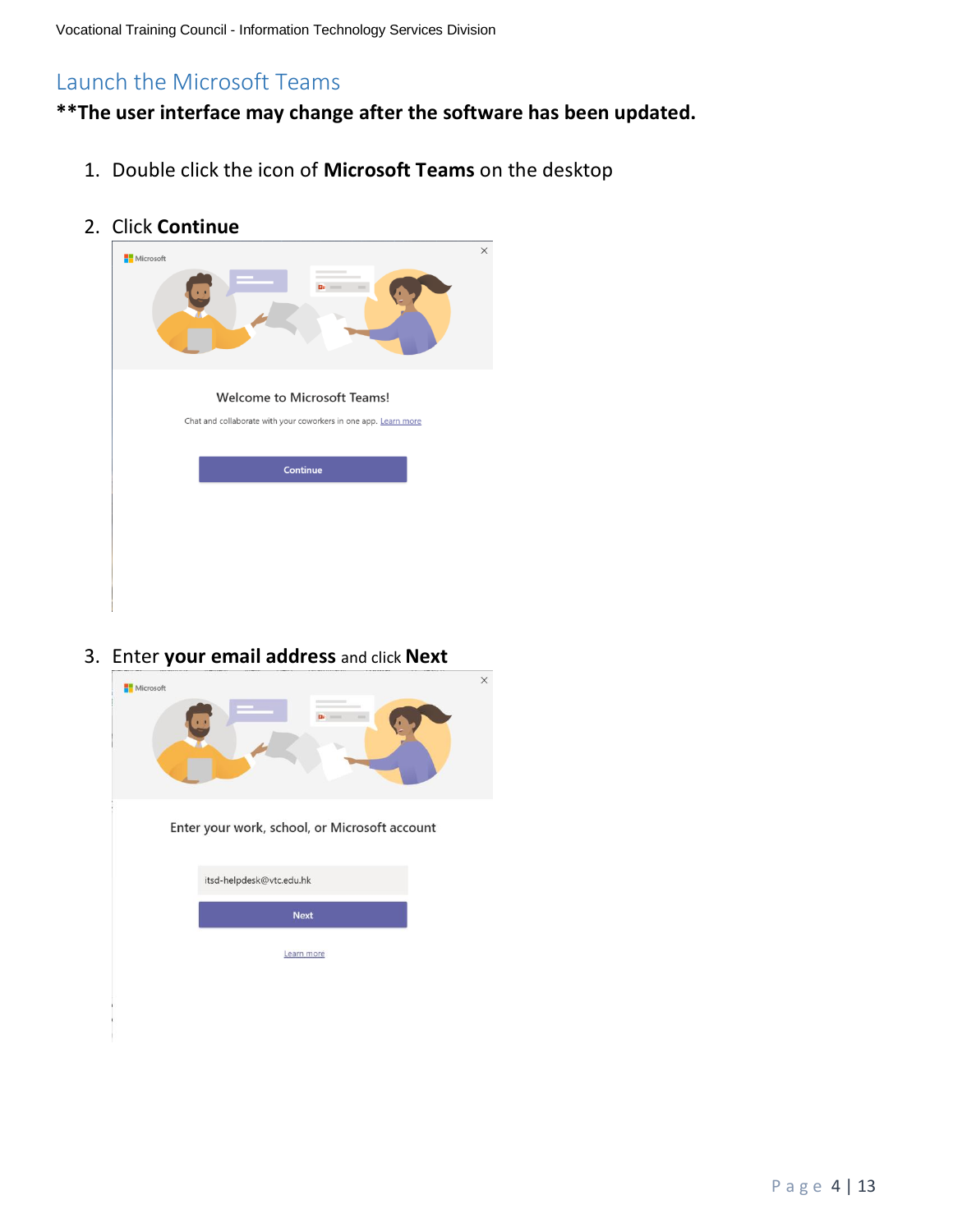#### <span id="page-4-0"></span>Start a private chat

1. To create a chat, click New chat button **\*\*Up to 100 people can be in a private chat.\*\***



2. Type the name of the person or email address you want to contact.

| Search or type a command                    | <b>Vocational Training</b> |
|---------------------------------------------|----------------------------|
| To: itsd-helpdesk                           |                            |
| ITSD Helpdesk<br>ITSD-HELPDESK<br><b>IH</b> |                            |

3. Select the down arrow to add a name to your chat group.

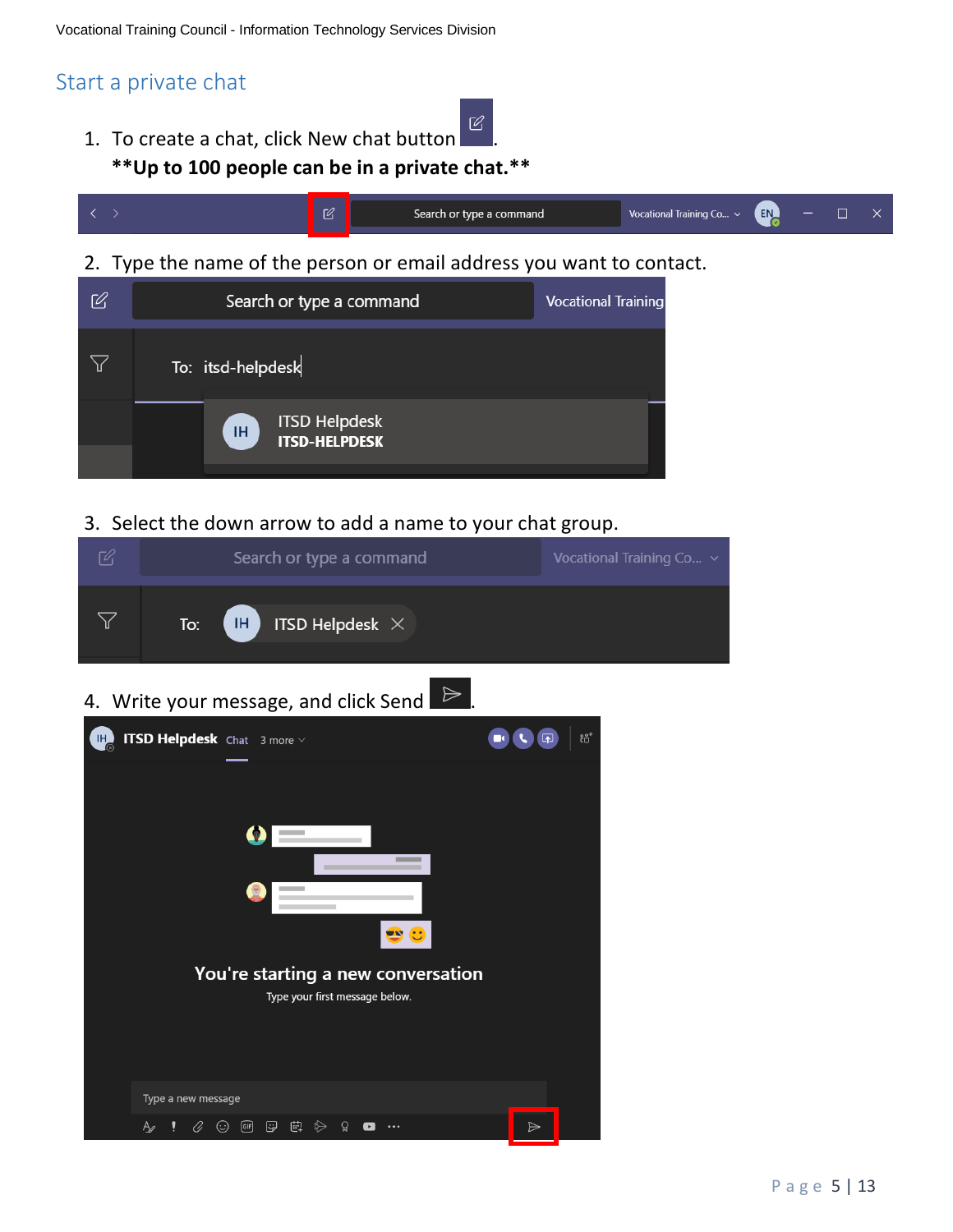## <span id="page-5-0"></span>Start a group chat

**\*\*Up to 100 people can be in a private conversation.\*\***

1. To create a group chat, click **New chat** button .



2. In the new message windows, click on the drop-down arrow to create new Group chat.

| Search or type a command         | Vocational Training Co $\sim$ (EN) |  |  |
|----------------------------------|------------------------------------|--|--|
| To: Start typing a name or group |                                    |  |  |

3. Enter the Group name and add the team member names.

| Search or type a command<br>Vocational Training Co v                                                                 |  |
|----------------------------------------------------------------------------------------------------------------------|--|
| Group name: ITSD Helpdesk                                                                                            |  |
| $\overline{\phantom{a}}$ ITSD Helpdesk $\times$ $\overline{\phantom{a}}$ AL<br>Alan Lai [ITSD] $\times$<br>ŒD<br>To: |  |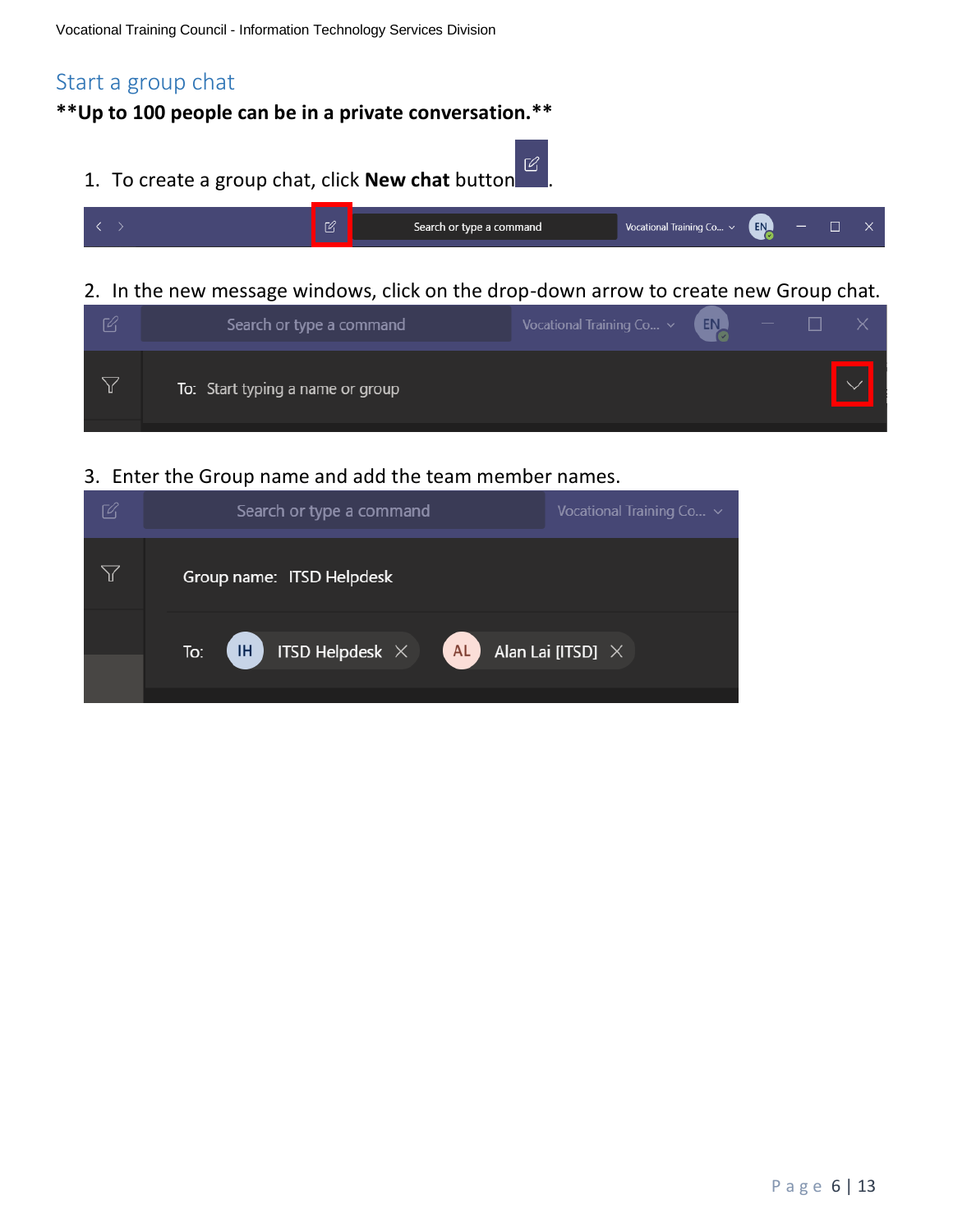#### <span id="page-6-0"></span>Add member into group chat



2. Type the name of the person or email address you want to contact.



3. Select the down arrow to add a name to your group chat.

| <b>IHE ITSD Helpdesk</b> Chat 3 more $\sim$ |          |     |                                                       |        | $\boxed{P}$<br>$\blacksquare$ | ໍ දීඊ |
|---------------------------------------------|----------|-----|-------------------------------------------------------|--------|-------------------------------|-------|
|                                             |          | Add |                                                       |        |                               |       |
|                                             |          |     | $\left( \mathsf{AL} \right)$ Alan Lai [ITSD] $\times$ |        |                               |       |
|                                             | <b>C</b> |     |                                                       | Cancel | <b>Add</b>                    |       |
|                                             |          |     |                                                       |        |                               |       |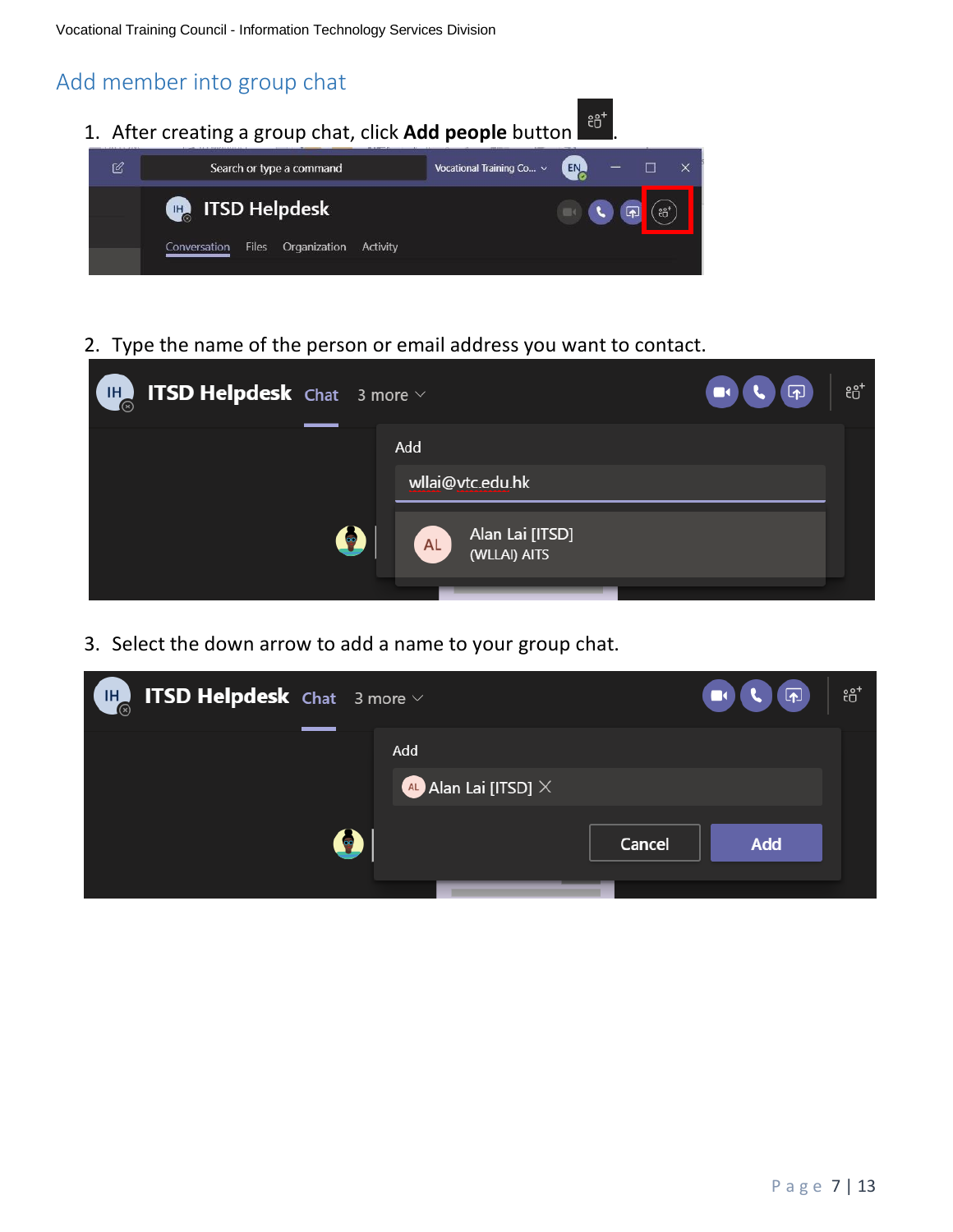## <span id="page-7-0"></span>Get one person's attention in group chat

- 1. Type  $@$  and the person's name in the chat.
- 2. Select the person's name you want to mention.
- 3. Finish your message and select Send.

|    | Grady Archie<br>GradyA@M365x622511.OnMicrosoft.com    |        |  |
|----|-------------------------------------------------------|--------|--|
|    | Lee Gu<br>LeeG@M365x622511.OnMicrosoft.com            | ليسيكم |  |
|    | Miriam Graham<br>MiriamG@M365x622511.OnMicrosoft.com  |        |  |
|    | Pradeep Gupta<br>PradeepG@M365x622511.OnMicrosoft.com |        |  |
| 阊  | General<br>Channel                                    |        |  |
| 阊  | Go to Market Plan<br>Channel                          |        |  |
| @G |                                                       |        |  |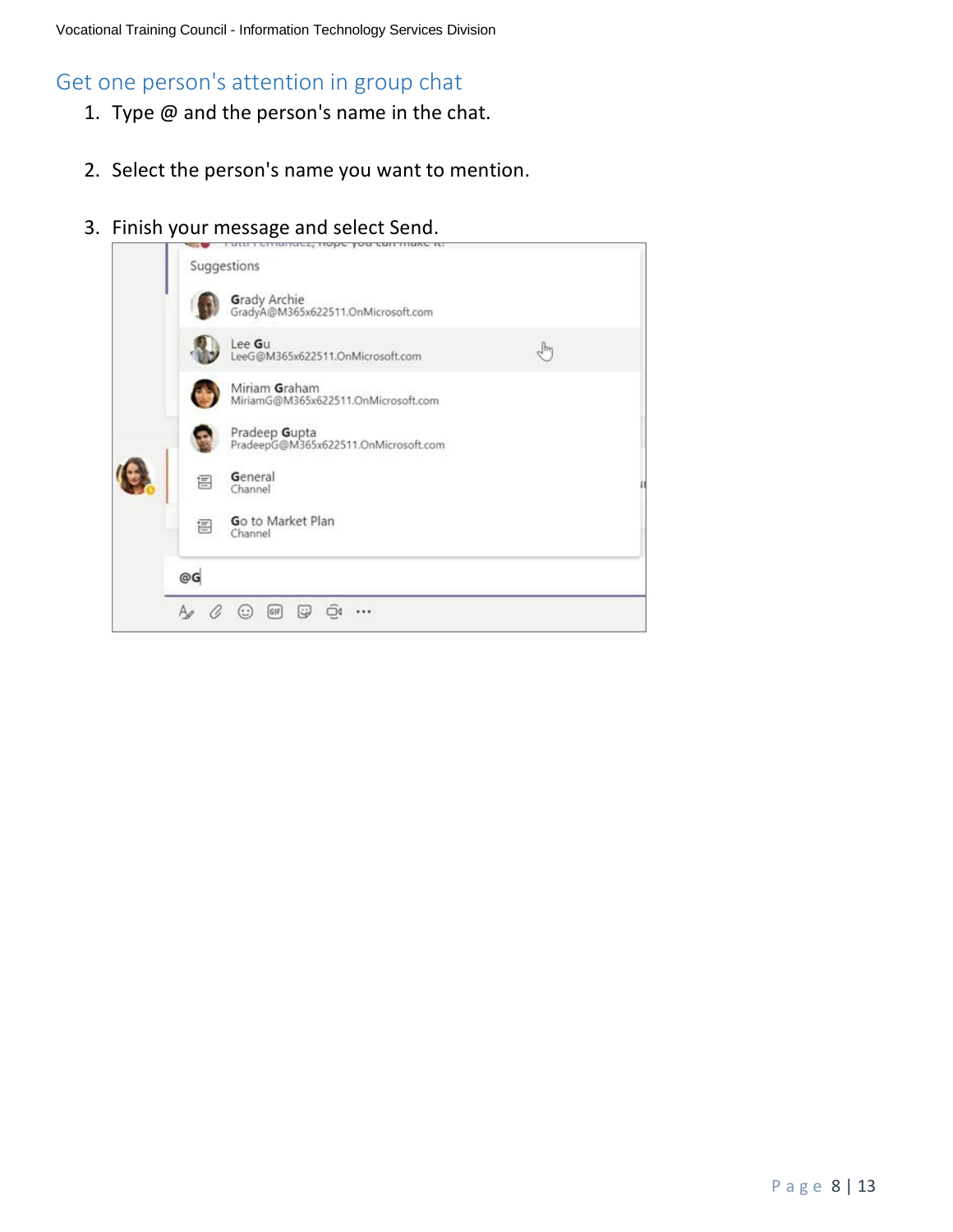Vocational Training Council - Information Technology Services Division

## <span id="page-8-0"></span>Video call

**\*\*Up to 250 people can be on the same video call.\*\***

1. Click **Video call** button **or Audio call** button to start a call

| $\rightarrow$          | $\mathbb{Z}$                                        | Search or type a command                                         | Vocational Training Co v<br>EN<br>$\times$ |
|------------------------|-----------------------------------------------------|------------------------------------------------------------------|--------------------------------------------|
| ц<br>Activity          | Contacts<br>Recent                                  | <b>ITSD Helpdesk</b><br>$\mathbb{H}_\odot$                       | eo <sup>+</sup>                            |
| $\blacksquare$         | Recent                                              | Files<br>Organization<br>Activity<br>Conversation                |                                            |
| Chat                   | <b>ITSD Helpdesk</b><br>$\mathbb{F}_\circ$<br>Draft |                                                                  |                                            |
| ij.<br>Teams           |                                                     | O                                                                |                                            |
| â<br>Assignments       |                                                     |                                                                  |                                            |
| Ξ<br>Calendar          |                                                     |                                                                  |                                            |
| $\cdots$               |                                                     |                                                                  | $\bullet$                                  |
|                        |                                                     | You're starting a new conversation                               |                                            |
|                        |                                                     |                                                                  | Type your first message below.             |
|                        |                                                     |                                                                  |                                            |
| $\mathbb{B}$<br>Apps   |                                                     |                                                                  |                                            |
|                        |                                                     | Type a new message                                               |                                            |
| $\circledcirc$<br>Help |                                                     | A<br>O,<br>GF<br>$\mathbb{G}$<br>曲<br>☺<br>$\bullet$<br>$\cdots$ | $\triangleright$                           |

2. To loop more people into the conversation, just click **Add people**  $\frac{26^+}{10^+}$  at the bottom of the window.

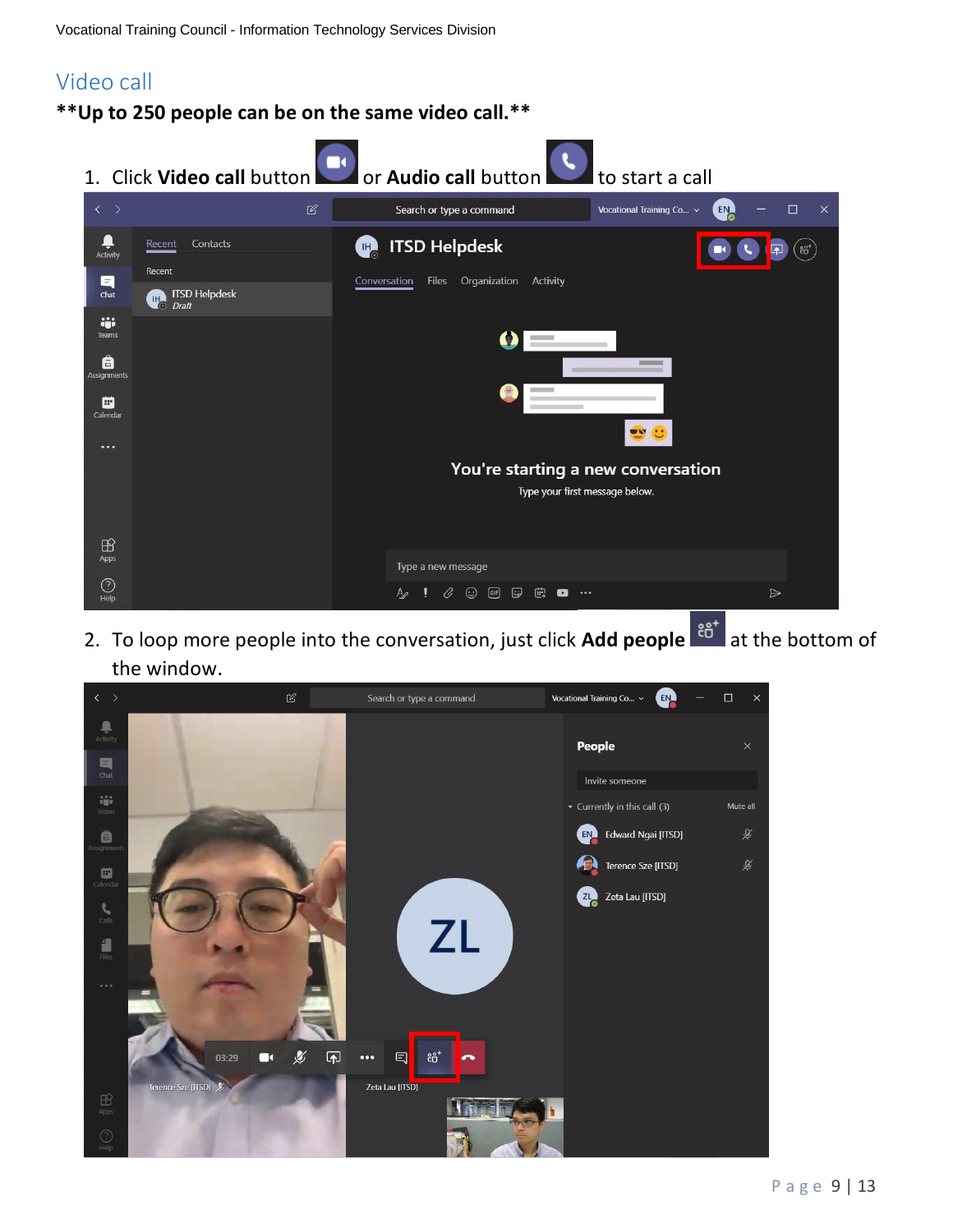3. Type the email address of the people you'd like to chat with

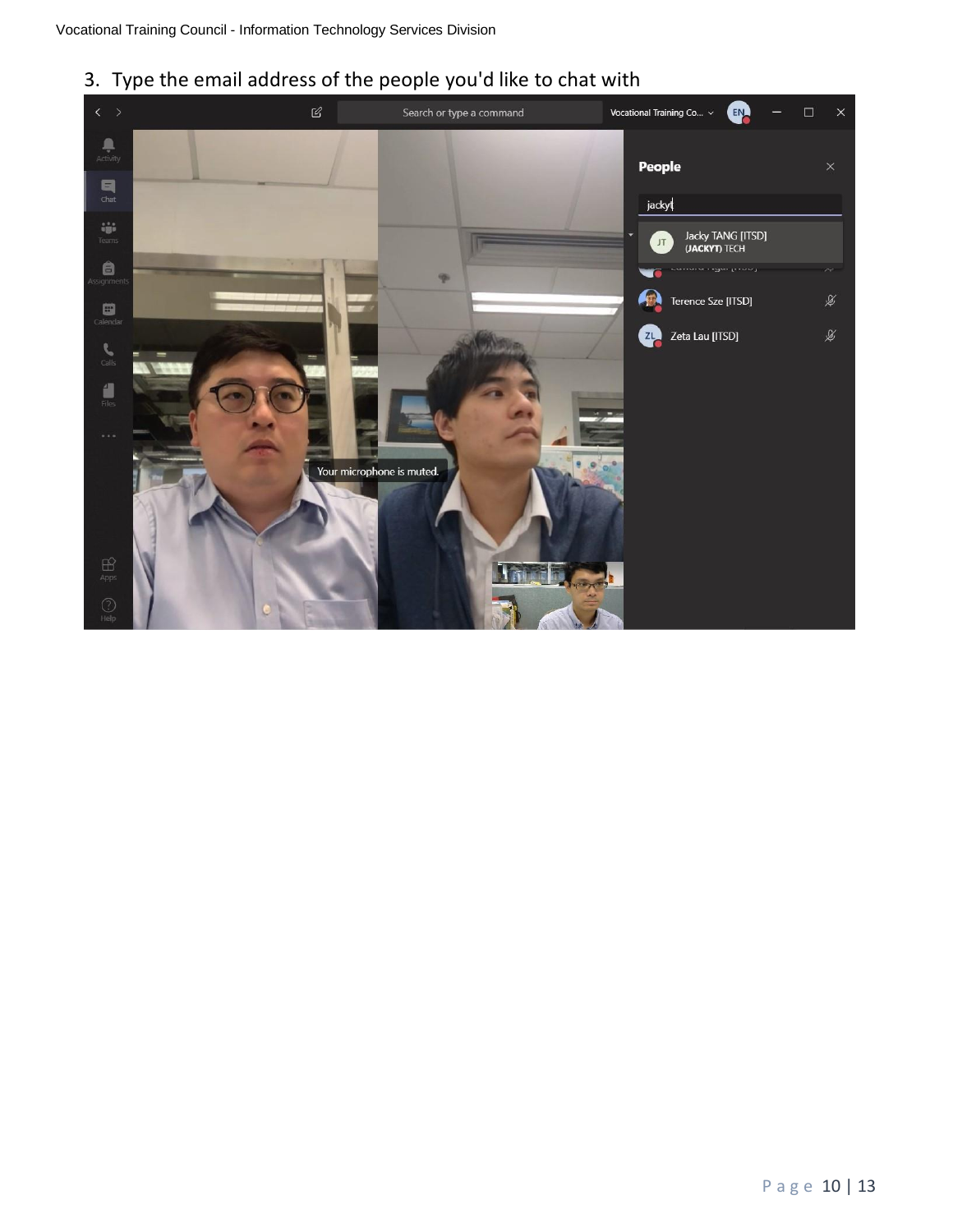### <span id="page-10-0"></span>Schedule video conference

#### **\*\* The invitation to the Teams Meeting is permitted for non VTC staff.**

#### **\*\* The network performance of the Teams Meeting could degrade if VPN is used.**

#### <span id="page-10-1"></span>Method 01: Schedule in Outlook (Window only)

1. Microsoft Teams client is already installed on the PC.

#### 2. Click **New Teams Meeting** button to schedule a video conference.

| 鬋<br>the control                                                                                              |                                                                                                                    | Calendar - edwardn@vtc.edu.hk - Outlook                                                                                                     |                                                                                            | 困                                                                                        | $\Box$                              |
|---------------------------------------------------------------------------------------------------------------|--------------------------------------------------------------------------------------------------------------------|---------------------------------------------------------------------------------------------------------------------------------------------|--------------------------------------------------------------------------------------------|------------------------------------------------------------------------------------------|-------------------------------------|
| Send / Receive<br>File<br>Home                                                                                | Grammarly<br>$M_{\rm{2000}}$                                                                                       | $\Omega$ Tell me what you want to do                                                                                                        |                                                                                            |                                                                                          |                                     |
| <u>କ୍ଟ</u><br>New Skype<br>New<br>New<br>New<br>Appointment Meeting Items v<br>Meeting<br>Skype Meetin<br>New | ďi<br>$\blacktriangleleft$<br>щø.<br>New Teams<br>Today Next 7<br>Meeting<br>Days<br>Go To<br><b>Teams Meeting</b> | $\overline{\cdots}$ Week<br><b>Time</b><br>₩<br><b>Month</b><br>Work<br>Day<br>Week E Schedule View<br>$\overline{\mathbb{F}_M}$<br>Arrange | Calendar<br>Open<br>Calendar * Groups *<br>Manage Calendars<br>$\overline{\mathbb{F}_M}$ . | Search People<br>嘎<br><b>B</b> Address Book<br>e.<br>E-mail<br>Calendar<br>Share<br>Find | $\wedge$                            |
| $\blacktriangleleft$<br>December 2019<br>k                                                                    | $4 - F$                                                                                                            | January 2020                                                                                                                                | Today<br>凚<br>84°F/78°F                                                                    | Search Calendar (Ctrl+E)                                                                 | Q                                   |
| SU MO TU WE TH FR SA<br>25 26 27 28<br>29<br>30<br>24                                                         | <b>SUNDAY</b>                                                                                                      | <b>MONDAY</b><br><b>TUESDAY</b>                                                                                                             | WEDNESDAY                                                                                  | <b>THURSDAY</b><br><b>FRIDAY</b>                                                         | $\blacktriangle$<br><b>SATURDAY</b> |
| $\overline{\mathbf{3}}$<br>5<br>6<br>2<br>$\overline{4}$<br>$\overline{7}$<br>-1                              | <b>Dec 29</b>                                                                                                      | 30<br>31                                                                                                                                    |                                                                                            | $\overline{3}$                                                                           | $\overline{4}$                      |
| 11 12 13 14<br>8<br>Q<br>10                                                                                   |                                                                                                                    |                                                                                                                                             | $\overline{2}$<br>Jan 1, 20                                                                |                                                                                          |                                     |
| 18 19 20<br>15<br>16<br>17<br>21                                                                              |                                                                                                                    |                                                                                                                                             |                                                                                            |                                                                                          |                                     |
| 23 24 25 26 27 28<br>22<br>29 30 31                                                                           |                                                                                                                    |                                                                                                                                             |                                                                                            |                                                                                          |                                     |
| January 2020                                                                                                  | 6<br>5                                                                                                             | 7                                                                                                                                           | 8<br>9                                                                                     | 10                                                                                       | 11                                  |
| SU MO TU WE TH FR SA                                                                                          | le-                                                                                                                |                                                                                                                                             |                                                                                            |                                                                                          | $\rightarrow$                       |
| $1 \quad 2 \quad 3 \quad 4$                                                                                   |                                                                                                                    |                                                                                                                                             |                                                                                            |                                                                                          |                                     |
| $9 \t10$<br>5<br>6<br>$\overline{7}$<br>8<br>11                                                               | Previous Appointment                                                                                               | 13<br>14                                                                                                                                    | 15<br>16                                                                                   | 17                                                                                       | Next Appointment<br>18              |
| 13<br>14<br>15 16<br>17 18<br>12 <sup>2</sup><br>19 20 21 22 23 24 25                                         |                                                                                                                    |                                                                                                                                             |                                                                                            |                                                                                          |                                     |
| 26 27 28 29 30 31<br>$\blacksquare$                                                                           |                                                                                                                    |                                                                                                                                             |                                                                                            |                                                                                          |                                     |
| 2 3 4 5 6 7 8                                                                                                 |                                                                                                                    | 20<br>21                                                                                                                                    | 22<br>23                                                                                   | 24                                                                                       | 25                                  |
|                                                                                                               |                                                                                                                    |                                                                                                                                             |                                                                                            |                                                                                          |                                     |
| $\blacktriangle$ $\blacksquare$ My Calendars<br>Calendar - edwardn@vtc.edu.hk                                 |                                                                                                                    |                                                                                                                                             |                                                                                            |                                                                                          |                                     |
| Calendar - VTC - 2                                                                                            | 26                                                                                                                 | 27<br>28                                                                                                                                    | 29<br>30                                                                                   | 31                                                                                       | Feb <sub>1</sub>                    |
|                                                                                                               |                                                                                                                    |                                                                                                                                             |                                                                                            |                                                                                          |                                     |
| जि<br>$\bullet$ $\bullet$ $\bullet$                                                                           |                                                                                                                    |                                                                                                                                             |                                                                                            |                                                                                          |                                     |
| <b>E</b> Reminders: 1<br>Items: 0                                                                             |                                                                                                                    | Send/Receive error All folders are up to date. Connected to: Microsoft Exchange                                                             |                                                                                            | 軍<br>m.                                                                                  | $+ 10%$                             |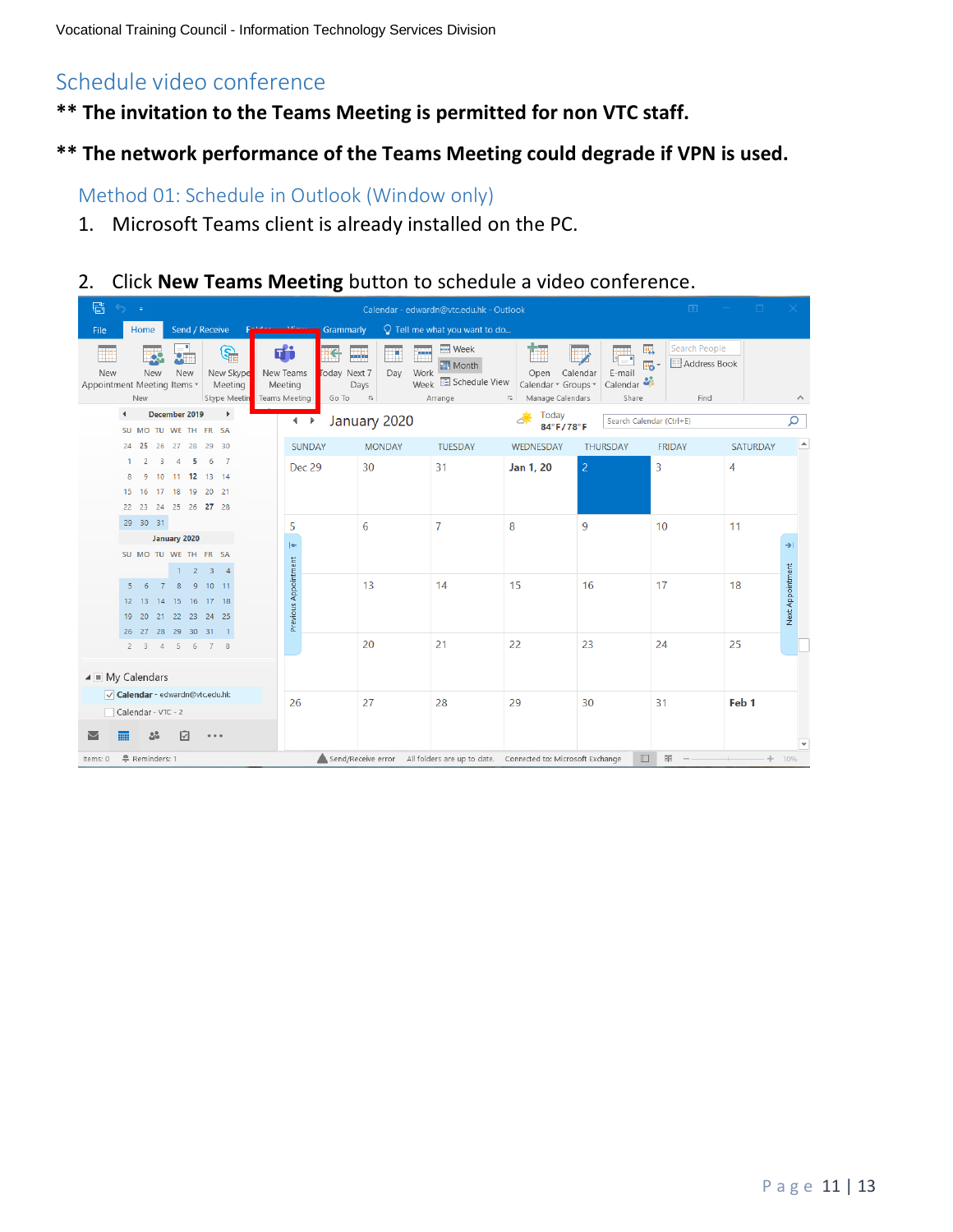Vocational Training Council - Information Technology Services Division

3. The link of Teams Meeting will be generated.

| 日                                          | $\sigma$<br>$\epsilon$              | <b>Carl College</b>                           |                                                                     |                             |                                    |                                          | regular team meeting - Meeting                                                                  |  |                                                     |              | 图                            |                        | $\Box$ | $\propto$ |
|--------------------------------------------|-------------------------------------|-----------------------------------------------|---------------------------------------------------------------------|-----------------------------|------------------------------------|------------------------------------------|-------------------------------------------------------------------------------------------------|--|-----------------------------------------------------|--------------|------------------------------|------------------------|--------|-----------|
| File                                       | Meeting                             | Insert                                        | <b>Format Text</b>                                                  | Review                      |                                    | $\Omega$ Tell me what you want to do     |                                                                                                 |  |                                                     |              |                              |                        |        |           |
| $\times$<br>Delete $\bigcirc$ -<br>Actions |                                     | Appointment<br>Scheduling Assistant<br>Show   | G,<br>Skype<br>Meeting<br>Skype Meeting Teams Meeting Meeting Notes | th<br>Join Teams<br>Meeting | N <sub>3</sub><br>Meeting<br>Notes | $\mathbb{P}_{\bm{\mathsf{X}}}$<br>Cancel | <b>Address Book</b><br>မ်ိ <sub>ဳ</sub> Check Names<br>Invitation Response Options<br>Attendees |  | ZZ Show As: Busy<br>Reminder: 15 minutes<br>Options | - Recurrence | Room<br>Time<br>Zones Finder | ҂<br>Categorize<br>Fs. | Tags   | $\wedge$  |
|                                            |                                     | You haven't sent this meeting invitation yet. |                                                                     |                             |                                    |                                          |                                                                                                 |  |                                                     |              |                              |                        |        |           |
|                                            | From                                | edwardn@vtc.edu.hk                            |                                                                     |                             |                                    |                                          |                                                                                                 |  |                                                     |              |                              |                        |        |           |
| ₹E*                                        | <b>To</b>                           | Terence Sze [ITSD]; Zeta Lau [ITSD]           |                                                                     |                             |                                    |                                          |                                                                                                 |  |                                                     |              |                              |                        |        |           |
| Send                                       | Subject                             | reqular team meeting                          |                                                                     |                             |                                    |                                          |                                                                                                 |  |                                                     |              |                              |                        |        |           |
|                                            | Location                            | <b>Microsoft Teams Meeting</b>                |                                                                     |                             |                                    |                                          |                                                                                                 |  |                                                     |              |                              |                        | ٠      | Rooms     |
|                                            | Start time                          | Thu 9/19/2019                                 | $\overline{\mathbf{p}}$                                             | 2:00 PM                     | $\checkmark$                       | All day event                            |                                                                                                 |  |                                                     |              |                              |                        |        |           |
|                                            | <b>End time</b>                     | Fri 9/20/2019                                 | $\overline{\mathbf{u}}$                                             | 2:00 PM                     | ۰                                  |                                          |                                                                                                 |  |                                                     |              |                              |                        |        |           |
| Dear all,                                  |                                     |                                               |                                                                     |                             |                                    |                                          |                                                                                                 |  |                                                     |              |                              |                        |        |           |
|                                            |                                     |                                               |                                                                     |                             |                                    |                                          |                                                                                                 |  |                                                     |              |                              |                        |        |           |
|                                            |                                     | Please join the meeting via below Link.       |                                                                     |                             |                                    |                                          |                                                                                                 |  |                                                     |              |                              |                        |        |           |
|                                            |                                     |                                               |                                                                     |                             |                                    |                                          |                                                                                                 |  |                                                     |              |                              |                        |        |           |
|                                            | <b>Join Microsoft Teams Meeting</b> |                                               |                                                                     |                             |                                    |                                          |                                                                                                 |  |                                                     |              |                              |                        |        |           |
| Learn more about reams inteemig options    |                                     |                                               |                                                                     |                             |                                    |                                          |                                                                                                 |  |                                                     |              |                              |                        |        |           |
|                                            |                                     |                                               |                                                                     |                             |                                    |                                          |                                                                                                 |  |                                                     |              |                              |                        |        |           |
|                                            |                                     |                                               |                                                                     |                             |                                    |                                          |                                                                                                 |  |                                                     |              |                              |                        |        |           |
|                                            |                                     |                                               |                                                                     |                             |                                    |                                          |                                                                                                 |  |                                                     |              |                              |                        |        |           |

#### <span id="page-11-0"></span>Method 02: Schedule in MS Teams

1. To schedule a meeting in the MS Teams, click **Calendar** button and click **New meeting** button in the top right corner of Teams.

| $\langle \quad \rangle$                                                                |                                    |                                                                              | $\ensuremath{\mathcal{C}}$ | Search or type a command | Vocational Training Co ~ | $\times$<br>EN <sub>C</sub><br>$\Box$ |
|----------------------------------------------------------------------------------------|------------------------------------|------------------------------------------------------------------------------|----------------------------|--------------------------|--------------------------|---------------------------------------|
| $\begin{array}{c} \begin{array}{c} \bullet \\ \text{Activity} \end{array} \end{array}$ | ij                                 | <b>Calendar</b>                                                              |                            |                          |                          | $+$ New meeting                       |
| $\blacksquare$<br>Chat                                                                 |                                    | Today $\langle$<br>September 2019 $\,\vee\,$<br>$\left\langle \right\rangle$ |                            |                          | 2                        | $\Box$ Work week $\vee$               |
| ij.<br>Teams                                                                           |                                    | 02<br>Monday                                                                 | 03<br>Tuesday              | 04<br>Wednesday          | 05<br>Thursday           | 06<br>Friday                          |
| â                                                                                      |                                    | 1 Sep 1 9:00 AM Remove 6:00 PM                                               |                            |                          |                          |                                       |
| Assignments<br>▦<br>Calendar                                                           | $12$ PM<br>$\overline{\mathbf{1}}$ |                                                                              |                            |                          |                          |                                       |
| $\mathbf{C}$<br>Calls                                                                  | 1 PM                               |                                                                              |                            |                          |                          |                                       |
| F<br><b>Files</b>                                                                      | 2 PM                               |                                                                              |                            |                          |                          |                                       |
| $\cdots$                                                                               |                                    |                                                                              |                            |                          |                          |                                       |
|                                                                                        | 3 PM                               |                                                                              |                            |                          |                          |                                       |
|                                                                                        | 4 PM                               |                                                                              |                            |                          |                          |                                       |
| $\bigoplus$<br>Apps                                                                    | 5 PM                               |                                                                              |                            |                          |                          |                                       |
| $\odot$<br>HeIp                                                                        |                                    |                                                                              |                            |                          |                          |                                       |